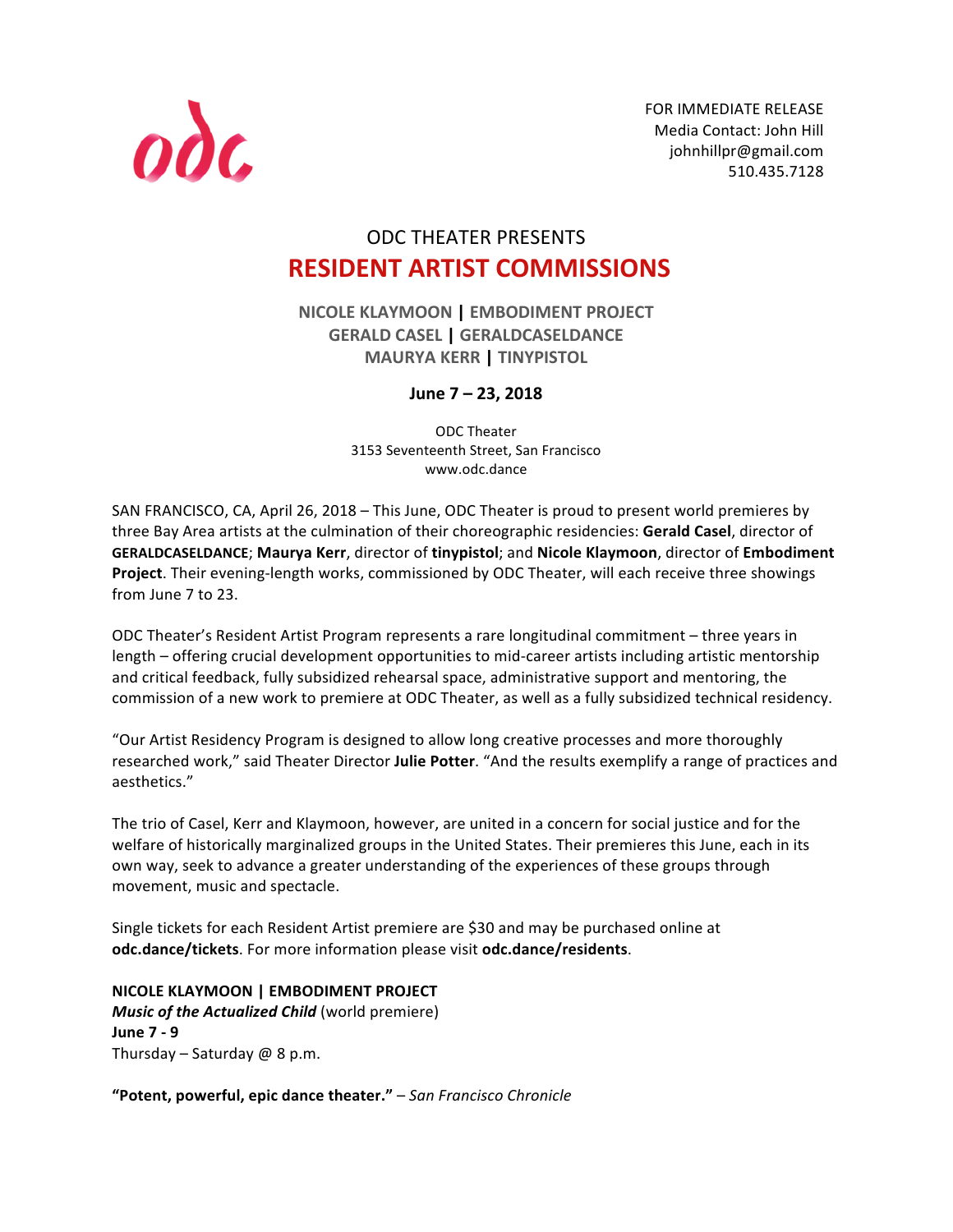Founded by Klaymoon in 2008, Embodiment Project is a San Francisco-based street dance theater company whose last show at ODC Theater, Seed Language, about state-sponsored violence and the Black Lives Matter movement. earned critical acclaim and a sold-out run. The company's newest project, Music of the Actualized Child, premieres June 7 - 9.

"Music of the Actualized Child draws on a new documentary film by Oakland-based educator and visionary Shakti Butler," said Klaymoon. "Titled *Healing Justice*, the film presents restorative justice as a solution to the so-called 'school-to-prison pipeline' whereby predominately children of color are systematically funneled into juvenile



Amber Julian, left, and Terrence Paschal. Photo courtesy of the artists

incarceration and eventually into prison. *Music of the Actualized Child* uses the film as a springboard for visceral movement and musical invention, catalyzing an original work of documentary hip hop theater in the process."

With a large cast of interdisciplinary performers - featuring Tigre Bailando, George "Wukong" Cheng, **Dre 'Poko Soul' Devis**, **Sammay Dizon**, **Amber Julian**, **Johnny "Rawkit" Nguyen**, **Terrence Paschal**, Keisha Turner and Chris "FluidGurl" Young-Ginzburg - Music of the Actualized Child weaves autobiographical stories of childhood traumas told by the dancers themselves as a multiracial cast with the voices of formidable racial equity change-makers and trauma specialists, to discover what adverse childhood experiences reveal about our collective culture.

In addition to Butler and her husband and *Healing Justice* co-director **Rick Butler**, the creative team behind the project includes collaborating director **d. Sabela Grimes**, video artist and performer Meena **Murugesan**, sound designer and deejay **XOA**, costume designer Aleah Clark, violinist Tim Kim and vocalist **Amikaeyla**. Amikaeyla, Kim, Murgesan and XOA perform live each night.

On Saturday, June 9 at 6 p.m., ODC Theater will screen *Healing Justice*. On Friday June 8, a panel discussion with Butler, restorative justice leaders James Bell and Sonya Shah, who are featured in the film, as well as members of Embodiment Project, will follow the performance of *Music* of the Actualized *Child*. Hip hop journalist and community activist **Davey D** will moderate. A post-performance panel will also take place on Thursday.

**GERALD CASEL | GERALDCASELDANCE** *Cover Your Mouth When You Smile* (world premiere) *Not About Race Dance* (preview) **June 13 - 15** Wednesday – Friday  $@$  8 p.m.

"[Casel] uses choreography to ask questions about identity and cultural memory/ephemera; colonialism and diaspora; and the performance of queerness, class, and power - as an immigrant and **person of color."** – Movement Research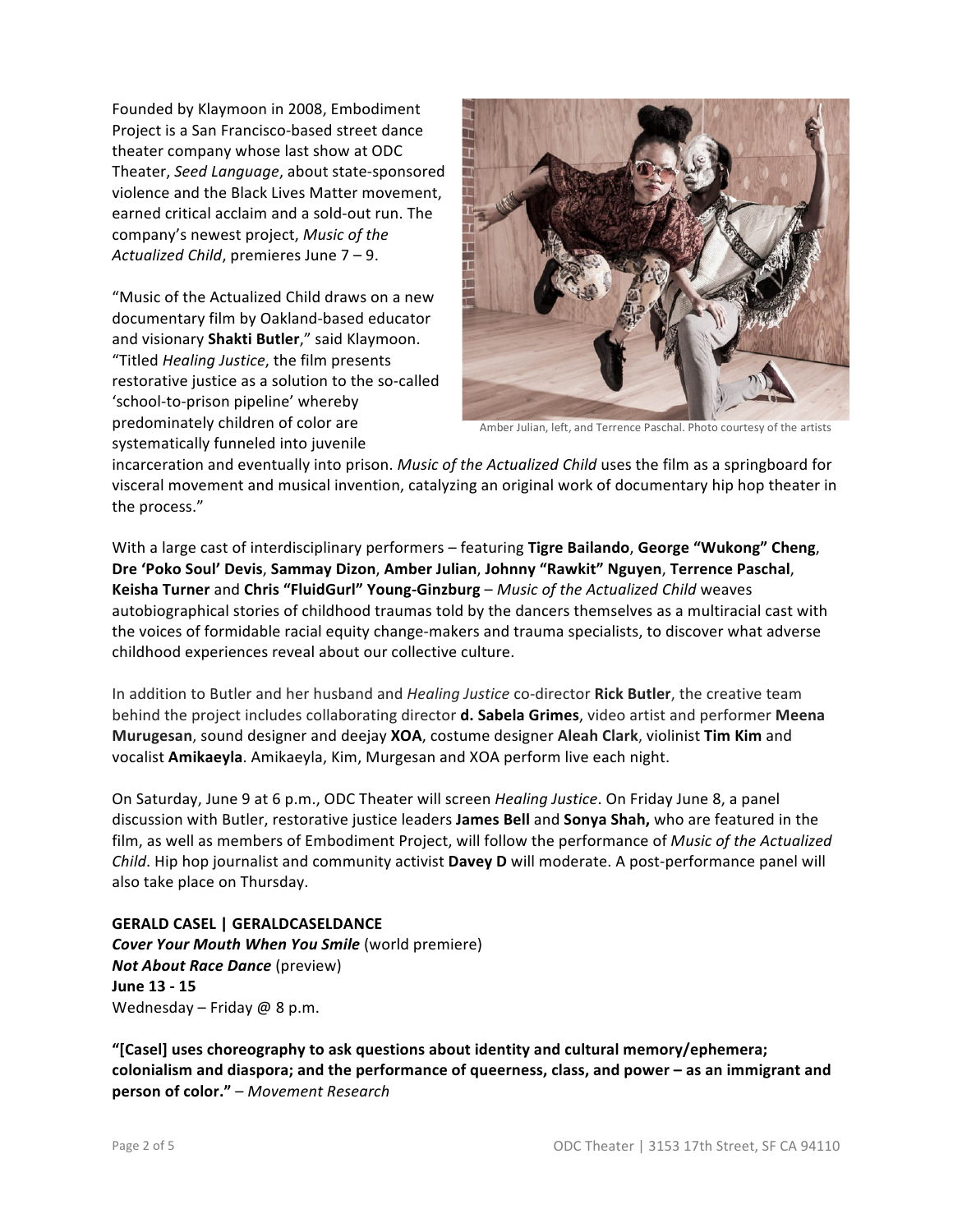Born in the Philippines and raised in California, 'Bessie' award-winning dancer Gerald Casel has danced in the companies of Michael Clark, Sungsoo Ahn, Stanley Love, Zvi Gotheiner, Russell Dumas, the Metropolitan Opera Ballet, Lar Lubovitch



and Stephen Petronio. Casel's own

Na-ye Kim, left, and Gerald Casel in Cover Your Mouth When You Smile. Photo by Tim Russell.

company, GERALDCASELDANCE, celebrates its 20<sup>th</sup> anniversary this year.

From June 13 - 15, ODC Theater will co-present the world premiere of *Cover Your Mouth When You Smile*, the second piece in a trilogy about Asian American identity. The first in the series, *Splinters in Our Ankles*, a movement essay exploring the colonial origins of a popular folk dance in the Philippines, premiered in 2015. *Not About Race Dance* will conclude the trilogy when it premieres next year; a 30minute preview will share the bill with *Cover Your Mouth* this June.

*Cover Your Mouth When You Smile* is a collaboration with **Na-ye Kim** and **Peiling Kao** that explores "the model minority myth, racial melancholia, and the concept of mimicry among Asian immigrants," said Casel. "The title comes from my observation that many Asians, mostly women, cover their mouth when they smile or laugh, which I think has to do with the desire not to expose one's true self. But to be clear my title is meant to be ironic; I want to unsettle presumptions around Asian stereotypes."

Kim trained as Casel's student at New York University and with The Royal Ballet. She currently divides her time between Seoul and Hong Kong. Kao is an 'Izzie' Award-winning dancer from Taiwan, who has worked as a teacher and professional dancer in the Bay Area since 2007.

*Cover Your Mouth When You Smile* features interactive video projections by **Aron Altmark**, and an original score by Casel's longtime collaborator **Tim Russell**, who will perform live each night.

Russell also composed the score for *Not About Race Dance*, which features dancers **Arletta Anderson**, **Christina Briggs**, **Rebecca Chaleff**, **Kevin Lopez**, **Tara McArthur** and **Karla Quintero**. "The title, *Not About Race Dance*, cites Neil Greenberg's *Not About AIDS Dance*, which premiered in New York in 1994, in an effort to draw connections between the silence around the AIDS epidemic and the unacknowledged racial politics of contemporary dance. To borrow a phrase, I want to 'unpack the invisible knapsack' of white privilege."

**MAURYA KERR | TINYPISTOL kosmos** (world premiere) **June 21 - 23** Thursday – Saturday  $@$  8 p.m.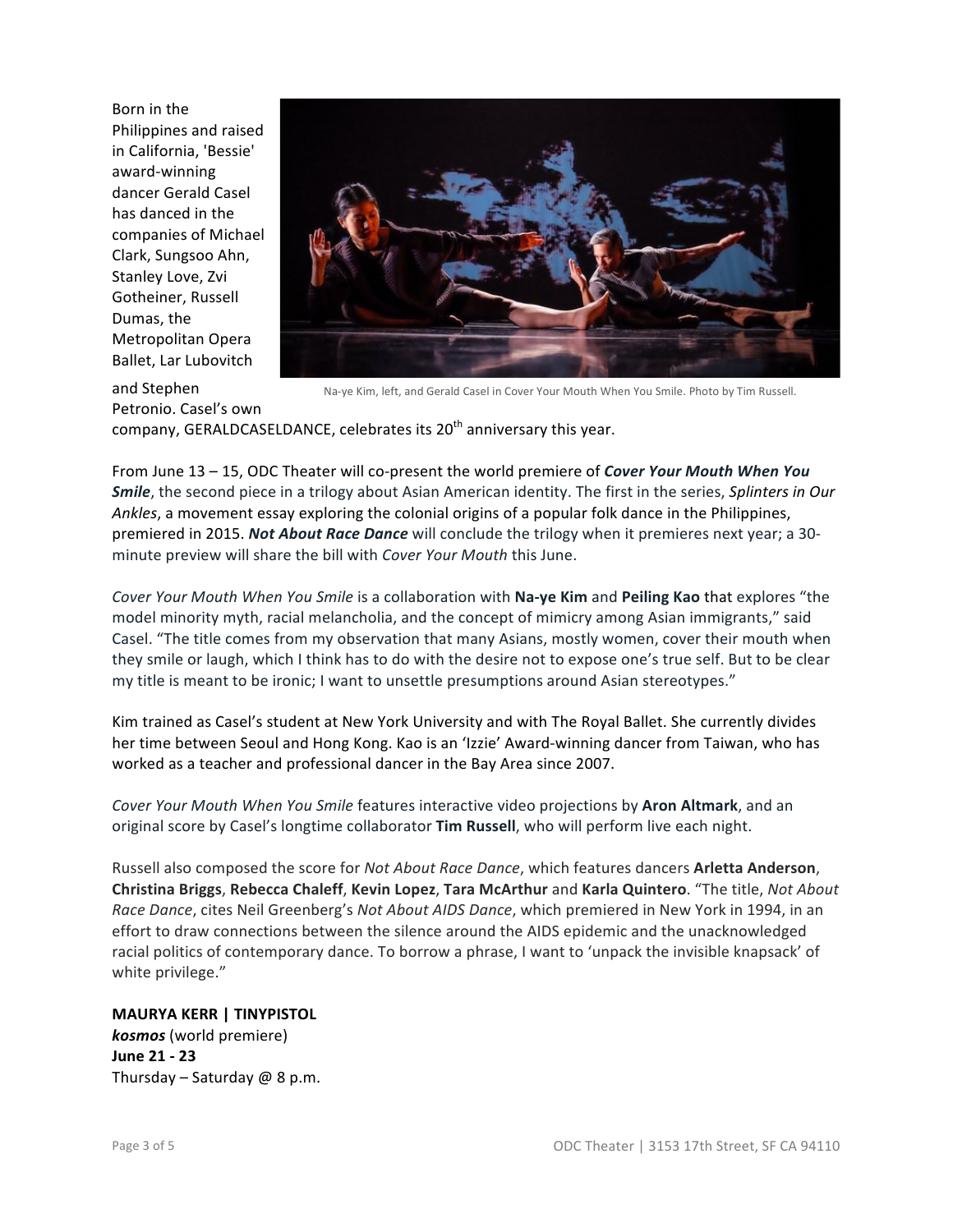#### "The more I wonder, the more I love." - Alice Walker

The weekend of June  $21 - 23$ , ODC Theater will co-present **kosmos** created by Maurya Kerr. A former dancer with Alonzo King LINES Ballet, Kerr has been choreographing under the company name tinypistol since 2011. Her newest work longs for a world where everyone has "equal access to wish upon a star."

"Given that systemic racism extends its toxic reach everywhere, including the lack of representation of people of color in fairy tales, it follows that black and brown people, early on in their lives, have not been allowed equal access to wonder," explained Kerr. "That



Robyn Gerbaz and Alex Carrington. Photo by Stephen Texeira.

restriction from wonderment has far-reaching consequences, including possibly an inability to imagine ourselves in connection to the vastness and mystery of the cosmos."

Kerr invited award-winning designer Allen Willner to create an atmosphere that would conjure a sense of vastness and starlight. "I want to set a tone of vulnerability in *kosmos*. To wonder a better world one first has to allow room for softness and hope."

The ensemble for *kosmos* includes Asha Benjelloun, Alexandra Carrington, Alexander Diaz, Stephen **DiBiase**, **Robyn Gerbaz**, **Allie Jean-Baptiste**, **Chelsea Reichert** and **Brianna Torres**.

### **ABOUT ODC THEATER**

ODC Theater participates in the creation of new works through commissioning, presenting, mentorship and space access; it develops informed, engaged and committed audiences; and it advocates for the performing arts as an essential component to the region's economic and cultural development. The Theater is the site of over 120 performances a year involving nearly 1,000 local, regional, national and international artists.

Since 1976, ODC Theater has been the mobilizing force behind countless San Francisco artists and the foothold for national and international touring artists seeking debut in the Bay Area. The Theater, founded by Brenda Way and currently under the direction of Julie Potter, has earned its place as a cultural incubator by dedicating itself to creative change-makers, those leaders who give the Bay Area its unmistakable definition and flare. Nationally known artists Spaulding Gray, Diamanda Galas, Bill T. Jones, Eiko & Koma, Ronald K. Brown/EVIDENCE, Karole Armitage, Sarah Michelson, Brian Brooks and John Heginbotham are among those whose first San Francisco appearance occurred at ODC Theater. For more information about ODC Theater and all its programs visit www.odc.dance.

The Resident Artist Commissions are made possible with generous support from the National Endowment for the Arts, the *Andrew W. Mellon Foundation, the MAP Fund, the Sam Mazza Foundation and San Francisco Grants for the Arts.*